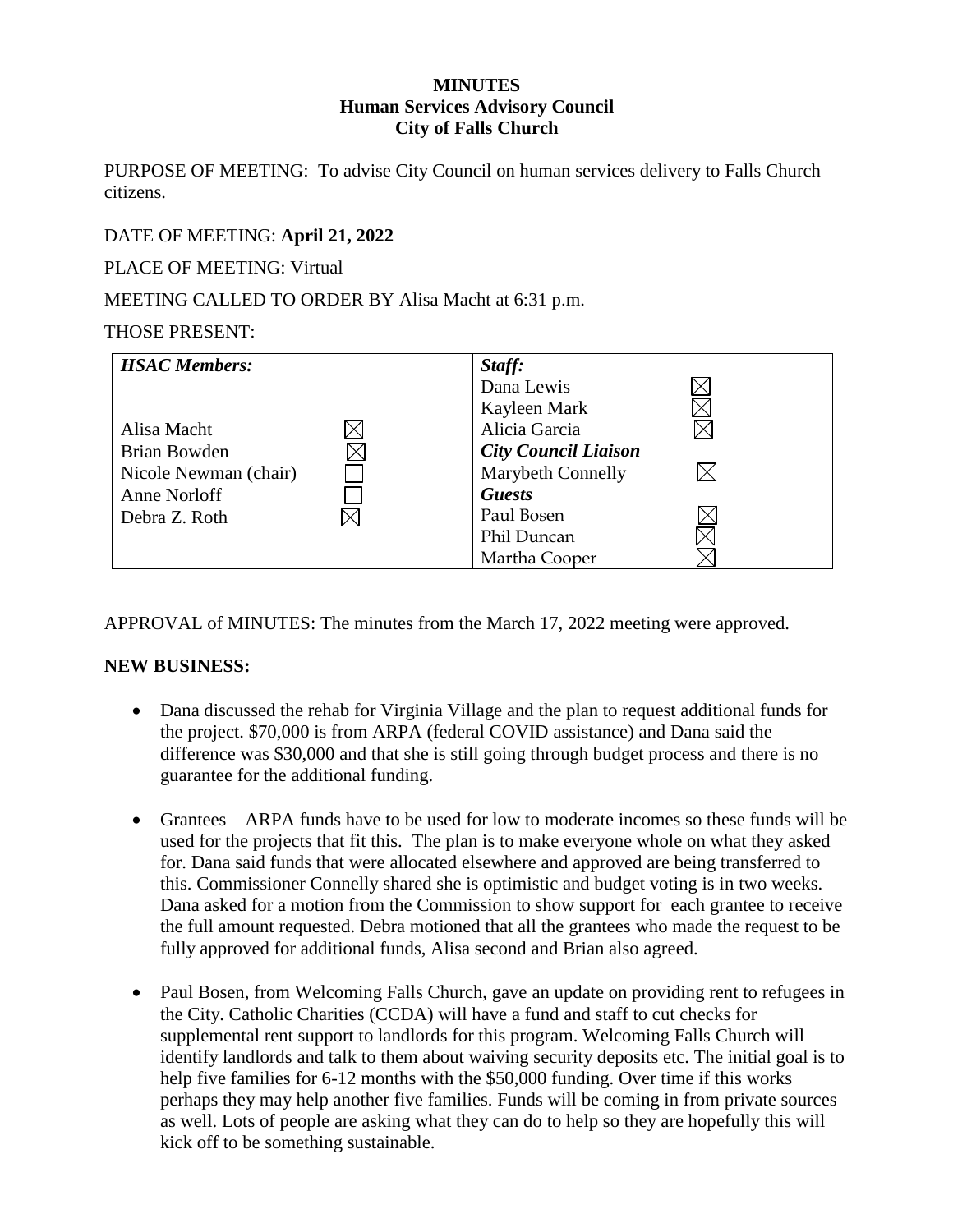Alisa asked about the sustainability of the program and how will the families become selfsufficient. Paul said the program encourages self-sufficiency and it is designed for a 12 to18-month continuation but not to pay the full rent for the families. The idea is that the children will get into the schools, families will get support in the community and after the 12 to 18-month term, they will be further along to self-sufficiency. Alisa also mentioned that what we think is affordable may not be for the refugees and she is happy to hear about private funding to help with sustainability of the program.

### **OLD BUSINESS:**

### • **Equity and inclusion workshop: Debra Roth**

Debra said the feedback from the workshop was encouraging. People enjoyed connecting, felt stimulated and inspired by the group and they appreciated the panel but felt it went off into a tangent and a bit of attacking City Hall. She said the main take away is that people would like to continue something like this. She thinks a continuation it is a good idea but it is a large resource pool and it took months and lots of paperwork in terms of details. She said the task force on equity that is made up of City staff will review using a consultant. The facilitator of the workshop had great ideas on doing something different, for example a presentation on the history of the confederate memorabilia of Virginia. Marybeth said the school staff that it was very valuable and it was very useful to them. Dana said the City has an Equity group and they hired, along with HR, a consulting firm that will come in to do focus groups with employees on different topics.

### **STAFF REPORT:**

- Alicia Garcia gave an overview on the Amazon projects and the Homeownership program with our non-profit partner, the NHP Foundation, to sell affordable homes to families with low and moderate incomes. She is currently working with them to finalize a developer agreement. The Virginia Village Strike Fund Acquisition project is coming along with Wesley Housing, the non-profit partner. They are looking at financing using VA Housing and need to submit and close by June 30. Currently we are doing a phase 1 environmental assessment of the property to look for anything harmful to the residents and the environment. The 310 S. Maple building needs deep renovations. She is working with the procurement team to release funds for emergency contracts to rapidly get the RFQ. Alisa asked when will people move back to Virginia Village. Once the work is completed, we will bring them back. Alicia stated they anticipate the work taking 120 days but that's being optimistic. Brian asked about the City's plan to buy all the properties. Alicia said the City is buying but transferring over to Wesley and the objective is to redevelop and maintain affordability.
- Kayleen Mark discussed managing the ADU Program and wait-list. She explained the current priority status on the waitlist and that there is a total of 123 persons. There are 8 people on the priority 1 list, 60 people on the priority 2 list and 55 people on the priority 3 list. She is currently developing the homeownership waitlist and there are currently 16 people on the waitlist. She discussed the current available ADUs at Founder's Row and Verso which is a 55+ community. She is working to get those filled. She is also working on outreach within the city and reached out to the schools to reach employees in the school system.